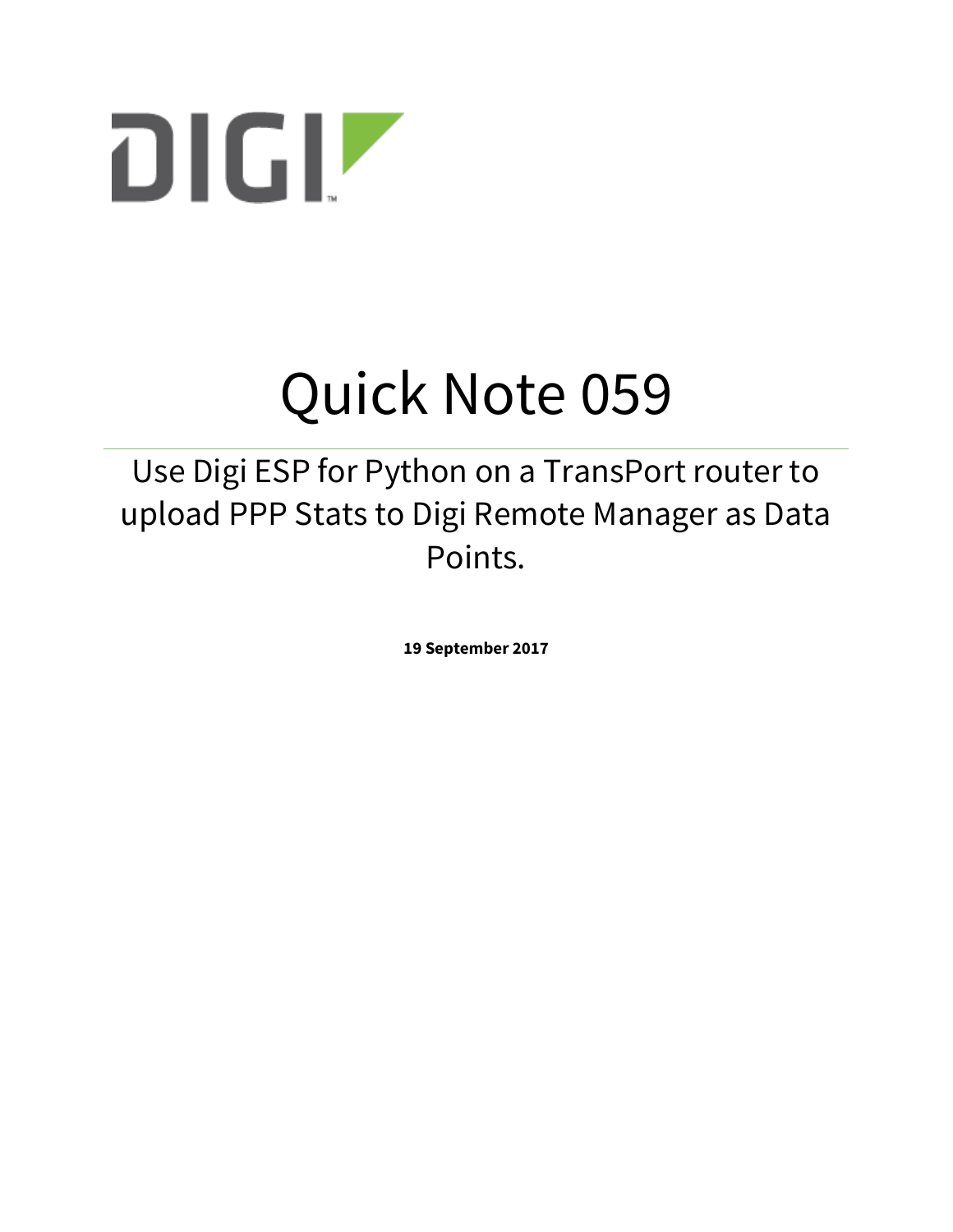# **Contents**

| $\mathbf{1}$   |     |  |
|----------------|-----|--|
|                | 1.1 |  |
|                | 1.2 |  |
|                | 1.3 |  |
|                | 1.4 |  |
| 2              |     |  |
| 3              |     |  |
|                | 3.1 |  |
|                | 3.2 |  |
|                | 3.3 |  |
| 4              |     |  |
|                | 4.1 |  |
| 5              |     |  |
| 6              |     |  |
| $\overline{7}$ |     |  |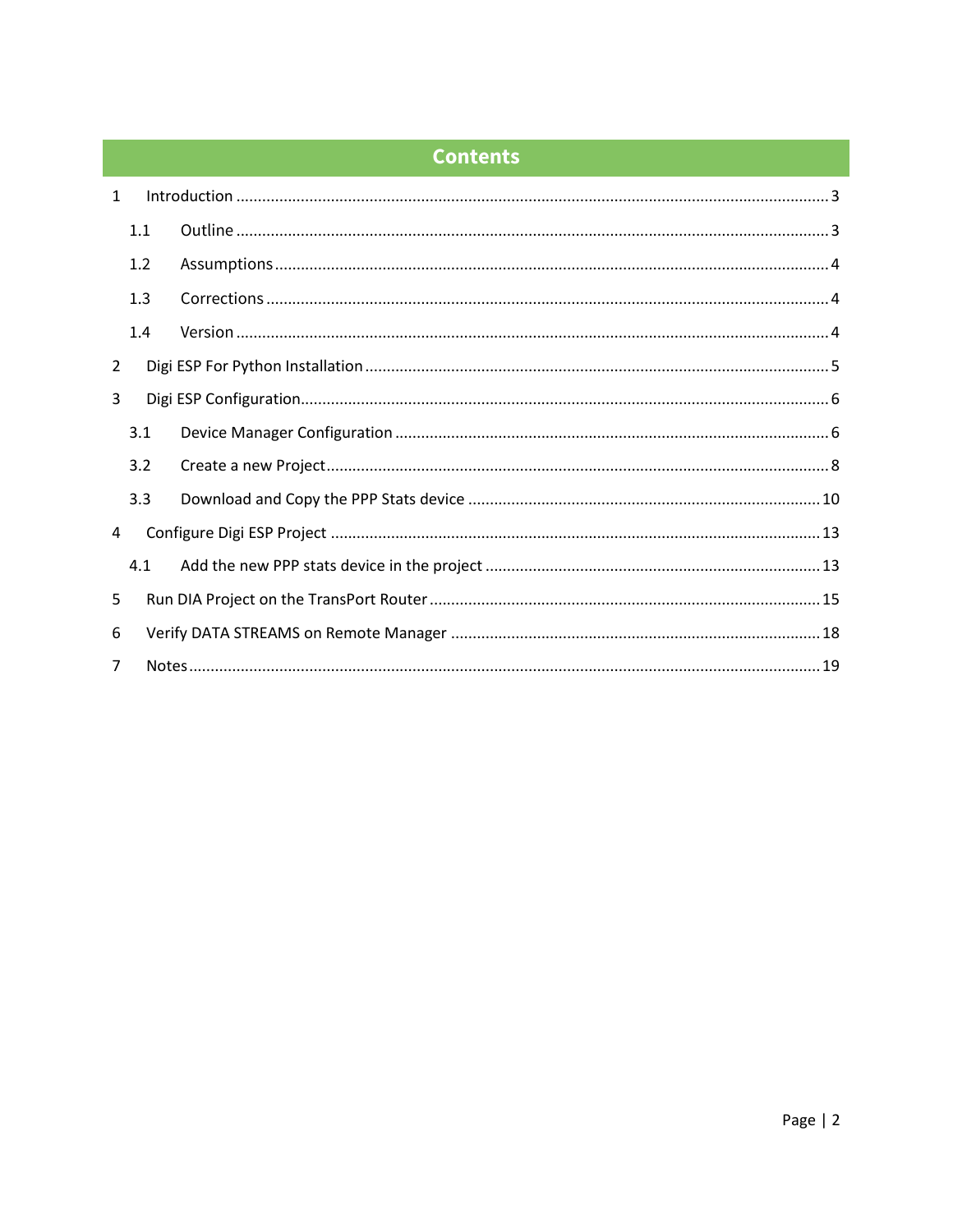# <span id="page-2-0"></span>**1 INTRODUCTION**

## <span id="page-2-1"></span>*1.1 Outline*

This document will describe how to push mobile statistics (ppp stats) as Data Points to Remote Manager using Digi ESP for Python. The example will use the PPP statistics but most other values can be used by modifying the driver. This will be described in the document.

The PPP statistics consist of the cellular mobile data IN and OUT combined. This is useful to show the amount of cellular data used by a device.

Please note: The document will assume that a Remote Manager account has previously been created and a Digi TransPort router has been added to this account.

To create a developer test account on Remote Manager, please use the following URL: <http://myacct.digi.com/>

For help on configuring a Digi TransPort router for Remote Manager, please visit the following page: [http://knowledge.digi.com/articles/Knowledge\\_Base\\_Article/Configuring-a-Digi-TransPort-router](http://knowledge.digi.com/articles/Knowledge_Base_Article/Configuring-a-Digi-TransPort-router-for-Remote-Manager-connectivity-Web-User-Interface-WebUI-method)[for-Remote-Manager-connectivity-Web-User-Interface-WebUI-method](http://knowledge.digi.com/articles/Knowledge_Base_Article/Configuring-a-Digi-TransPort-router-for-Remote-Manager-connectivity-Web-User-Interface-WebUI-method)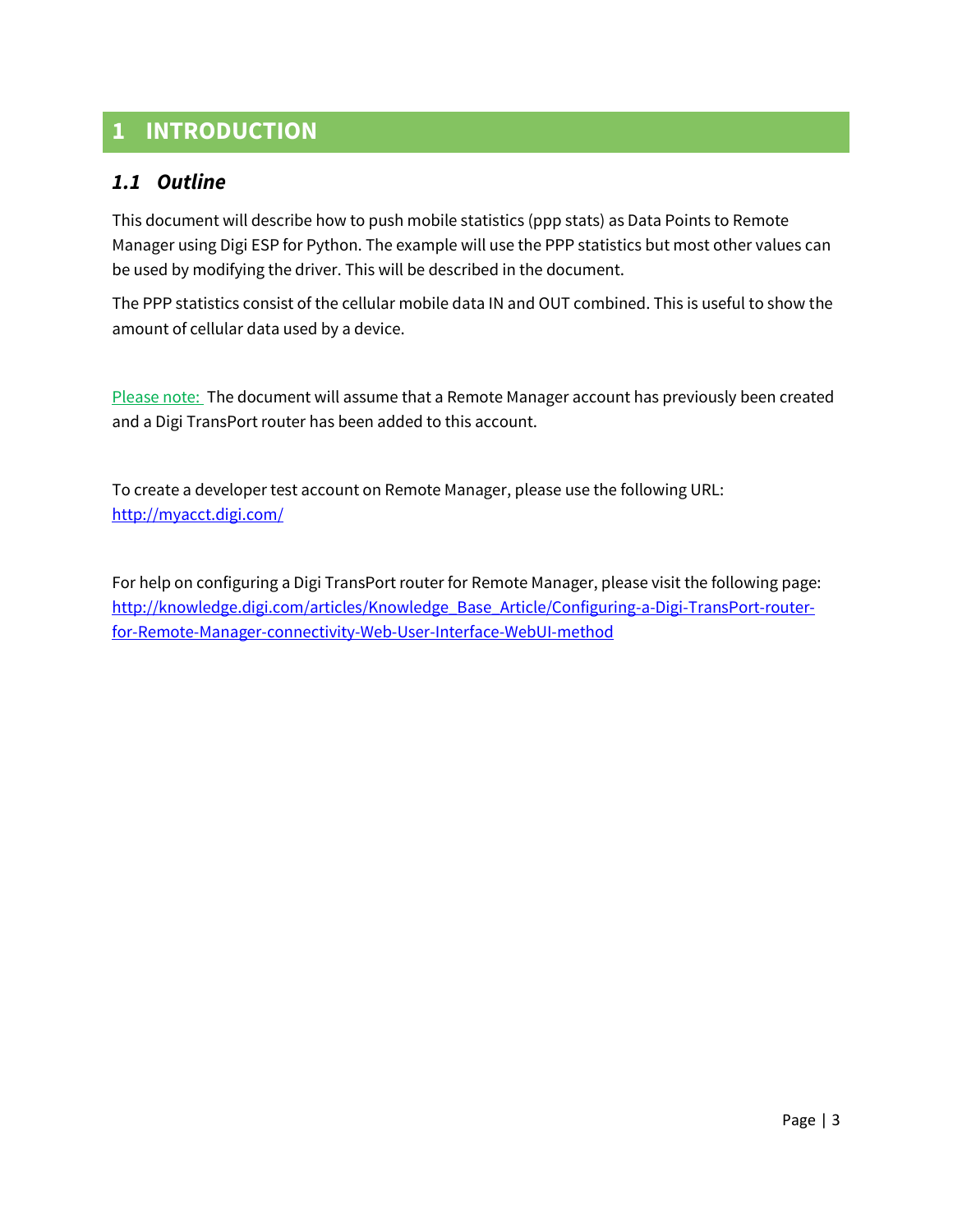## <span id="page-3-0"></span>*1.2 Assumptions*

This guide has been written for use by technically competent personnel with a good understanding of the communications technologies used in the product and of the requirements for their specific application.

This quick note applies only to:

**Model: Digi** TransPort WR11, WR21, WR31, WR44

### <span id="page-3-1"></span>*1.3 Corrections*

Requests for corrections or amendments to this documentation are welcome and should be addressed to: [tech.support@digi.com](mailto:tech.support@digi.com)

Requests for new quick notes can be sent to the same address.

#### <span id="page-3-2"></span>*1.4 Version*

| Version Number | <b>Status</b>        |
|----------------|----------------------|
|                | Completed 13.06.2017 |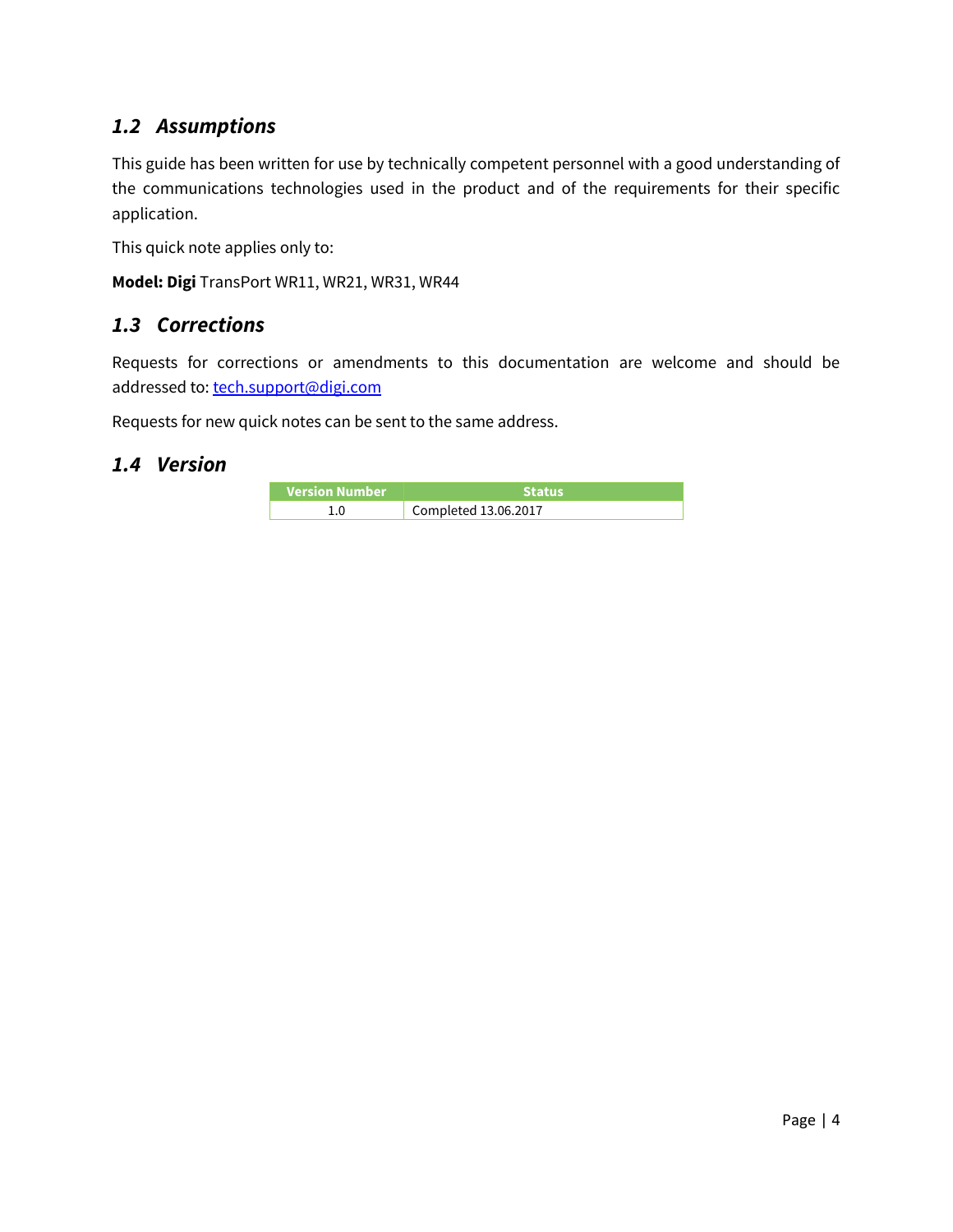# <span id="page-4-0"></span>**2 DIGI ESP FOR PYTHON INSTALLATION**

Download Digi ESP for Python from the Digi Support Web site: <https://www.digi.com/support/productdetail?pid=3632&type=drivers>

Start the installation and follow the instructions on the screen.

When requested to select the "**workspace**" make sure to note the location as it will be required to navigate to that directory in the next steps.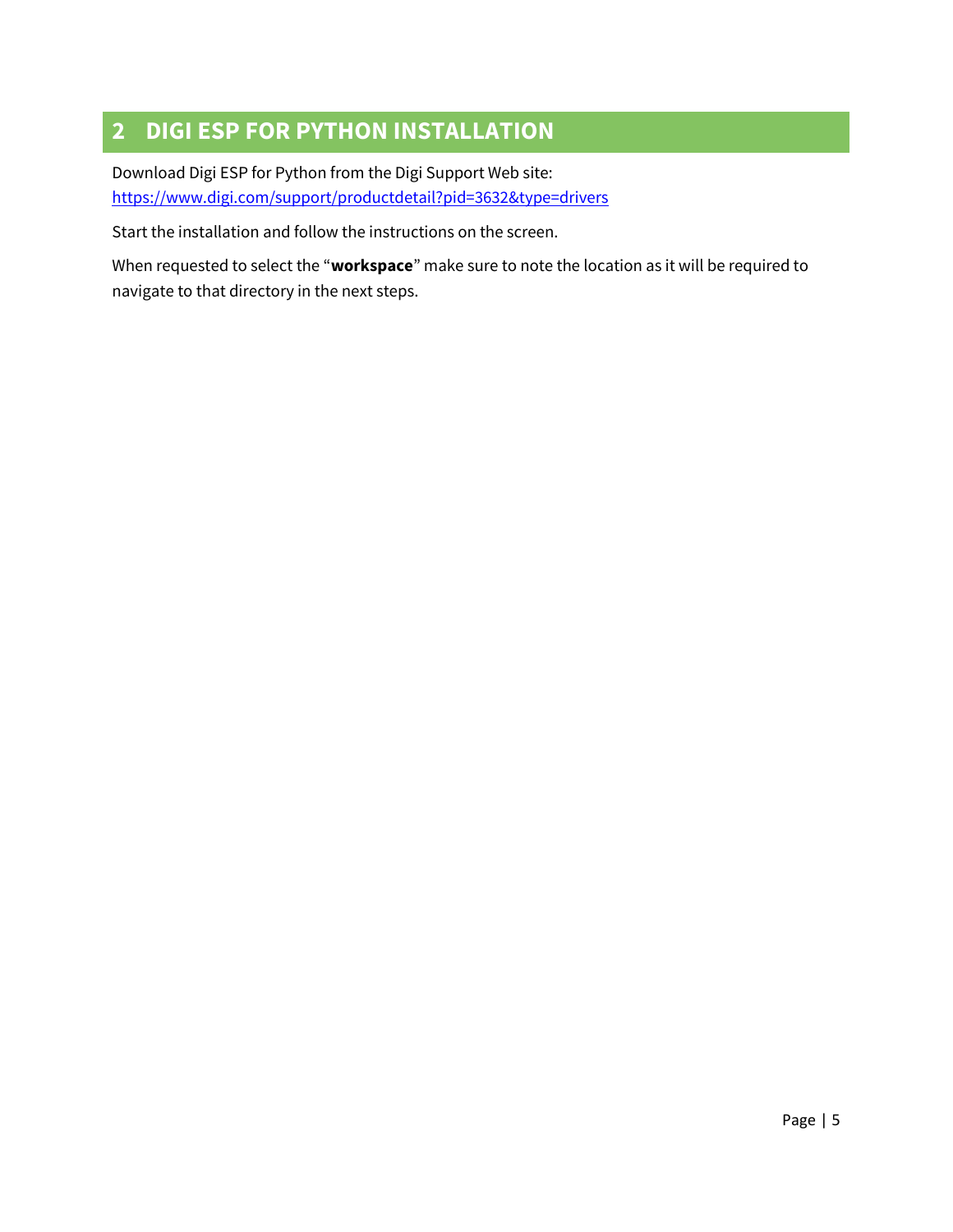## <span id="page-5-0"></span>**3 DIGI ESP CONFIGURATION**

## <span id="page-5-1"></span>*3.1 Device Manager Configuration*

Start Digi ESP for Python

On the top toolbar, click on **Device Options** and click **Device Manager**



Click on **New Remote Configuration**

| <b>B</b> Device Manager                      |
|----------------------------------------------|
| Configure a remote target and :              |
| Device Manager allows the creation o<br>name |
| $\bigcirc$ mexie                             |
| New Remote Configuration                     |

Enter a name for this configuration, in this example, a TransPort WR21 will be used so "WR21" is used for Name.

Chose TransPort WR21 for the **device type** and **Local Area Network** for the Connection Mode

| name                                                              | Device Manager allows the creation of configurations for different remote devices and associates each configuration with a symbolic                                                                                                                                                                                 |                                            |
|-------------------------------------------------------------------|---------------------------------------------------------------------------------------------------------------------------------------------------------------------------------------------------------------------------------------------------------------------------------------------------------------------|--------------------------------------------|
| $\bullet$ maxie<br>$\vee$ $\bullet$ Digi Device<br>WR21 (current) | Name: WR21<br>□ General ↓ IAN Connection ※ Device Cloud Connection<br>Select the connected device type from the list: TransPort WR21<br><b>Connection Mode</b><br>Connect to device using Local Area Network / USB / Serial.<br>◯ Connect to device using Device Cloud by Etherios.<br>Validate Connection on Apply | $\checkmark$<br><b>Validate Connection</b> |
|                                                                   | Apply                                                                                                                                                                                                                                                                                                               | Revert                                     |

Under **LAN Connection**, enter the IP Address of the TransPort router.

Under **Authentication,** enter the username and password for this device. By default, "**username/password**"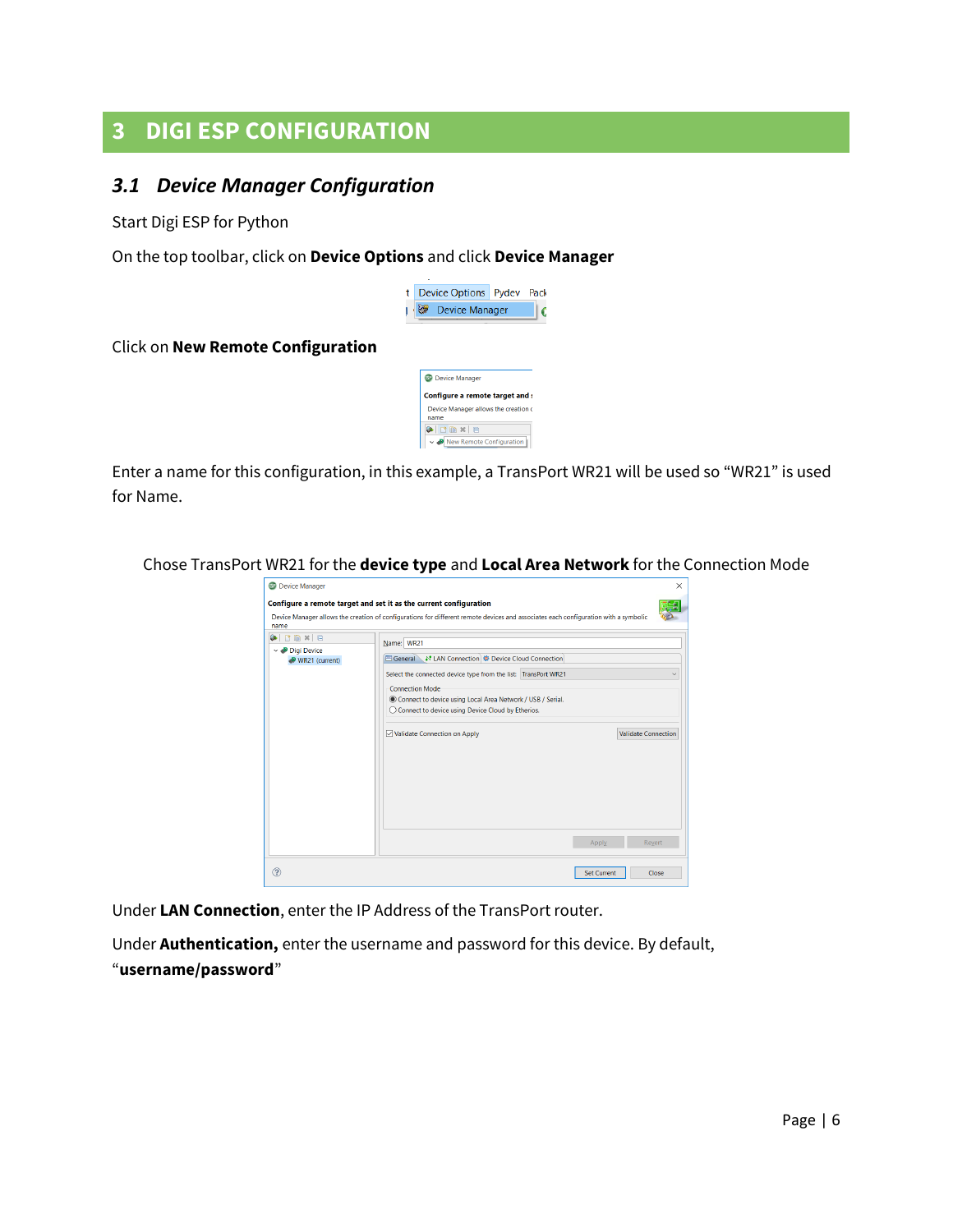| name                                                                         | Configure a remote target and set it as the current configuration<br>Device Manager allows the creation of configurations for different remote devices and associates each configuration with a symbolic |
|------------------------------------------------------------------------------|----------------------------------------------------------------------------------------------------------------------------------------------------------------------------------------------------------|
| $\bullet$ $\circ$ $\bullet$ $\times$ $\circ$<br>$\vee$ $\bullet$ Digi Device | Name: WR21                                                                                                                                                                                               |
| WR21 (current)                                                               | <b>El General M LAN Connection ※ Device Cloud Connection</b>                                                                                                                                             |
|                                                                              | <b>Connection Settings</b>                                                                                                                                                                               |
|                                                                              | <sup>O</sup> IP Address:<br>192.168.1.22                                                                                                                                                                 |
|                                                                              | ○ Host Name:                                                                                                                                                                                             |
|                                                                              | Authentication<br>$\vee$ Use login information if required<br>Login:<br>username<br>Password: ********                                                                                                   |
|                                                                              | <b>Advanced Settings</b>                                                                                                                                                                                 |
|                                                                              | 22<br>SSH port:<br>$\blacktriangle$<br>Reboot TimeOut (seconds): 60<br>TCP Connections TimeOut (seconds): 5<br>$\overline{\phantom{0}}$                                                                  |
|                                                                              | Revert<br>Apply                                                                                                                                                                                          |

Please note: It is possible to do the above steps via Remote Manager by selecting "**Connect to device using Device Cloud by Etherios**" under the General tab.

Click on **Set Current**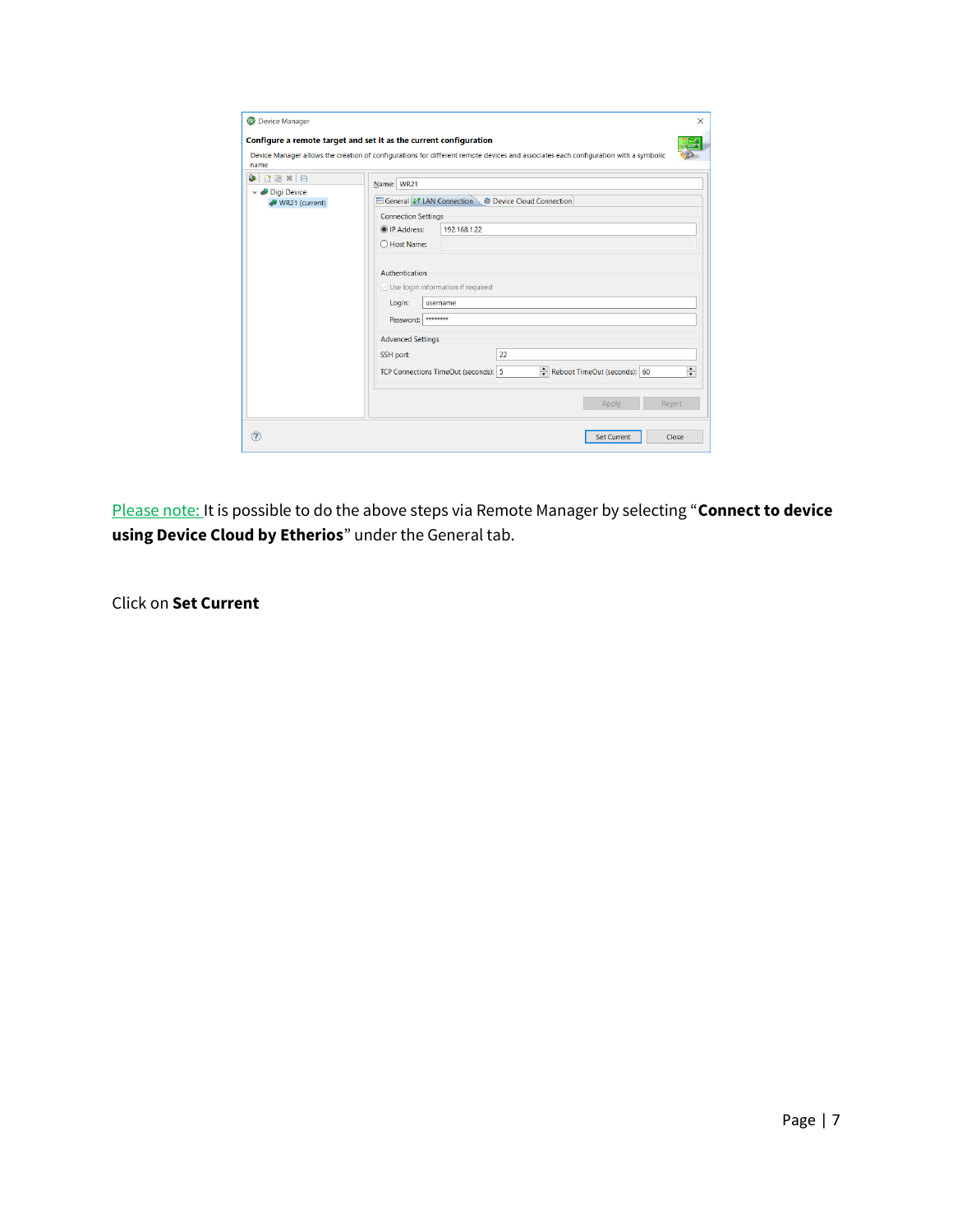## <span id="page-7-0"></span>*3.2 Create a new Project*

#### Click on **File > New > DIA Project**

|      |            |  |                                   |                    |                    |                    |                    |                           |  | File Edit Source Refactoring Navigate Search Project Device Options Pydev Package Manager Run Windo |            |
|------|------------|--|-----------------------------------|--------------------|--------------------|--------------------|--------------------|---------------------------|--|-----------------------------------------------------------------------------------------------------|------------|
|      | <b>New</b> |  |                                   |                    |                    | $Alt+Shift+N$      | e                  |                           |  | <b>Digi Python Application Project</b>                                                              |            |
|      | Open File  |  |                                   |                    |                    |                    |                    |                           |  | Digi Python Application Sample Project                                                              |            |
|      | Close      |  |                                   |                    |                    | $Ctrl+W$           | DÎA                | <b>DIA Sample Project</b> |  |                                                                                                     |            |
|      |            |  |                                   |                    |                    | <b>DIA</b>         | <b>DIA Project</b> |                           |  |                                                                                                     |            |
|      | Close All  |  |                                   |                    |                    | $Ctrl + Shift + W$ | ĒĴ.                | Project                   |  |                                                                                                     |            |
| H    | Save       |  |                                   |                    |                    | $Ctrl + S$         | 曲                  | <b>Python Package</b>     |  |                                                                                                     |            |
| Ы    | Save As    |  |                                   |                    |                    |                    | P                  | <b>Python Module</b>      |  |                                                                                                     |            |
| 赠    | Save All   |  |                                   | $Ctrl + Shift + S$ |                    |                    |                    |                           |  |                                                                                                     |            |
|      | Revert     |  |                                   |                    | 四<br>Source Folder |                    |                    |                           |  |                                                                                                     |            |
|      |            |  |                                   |                    |                    |                    | ∩°                 | Folder                    |  |                                                                                                     |            |
|      | Move       |  |                                   |                    |                    |                    | 曾                  | File                      |  |                                                                                                     |            |
|      | Rename     |  |                                   |                    |                    | F <sub>2</sub>     | 鹛                  | Untitled Text File        |  |                                                                                                     |            |
| ଟ୍ଟି | Refresh    |  |                                   |                    |                    | F <sub>5</sub>     | ГĴ.                | Example                   |  |                                                                                                     |            |
|      |            |  | <b>Convert Line Delimiters To</b> |                    |                    | $\mathcal{P}$      |                    | Other                     |  |                                                                                                     | $Ctrl + N$ |

Give the project a name, in this example: **PPPstats**

Select the location where this project will be saved (typically the default workspace, please note this path as it will be needed in the next step)

Make sure to check the box "**Include DIA source code in project**"

| Project name: PPPStats                             |                                    |      |  |        |
|----------------------------------------------------|------------------------------------|------|--|--------|
| Use default location<br>Location: C:\Temp\PPPStats |                                    |      |  | Browse |
|                                                    |                                    |      |  |        |
| <b>DIA</b> settings                                |                                    |      |  |        |
| ○ Use default DIA version                          |                                    |      |  |        |
|                                                    | Select a DIA version: 2.3.1.1      |      |  |        |
| O DIA Path:                                        |                                    |      |  | Browse |
| Advanced project settings                          |                                    |      |  |        |
| $\vee$ Use default configuration file name         |                                    |      |  |        |
| File name: dia                                     |                                    | .yml |  |        |
|                                                    | Include DIA source code in project |      |  |        |
|                                                    |                                    |      |  |        |

Click **Next**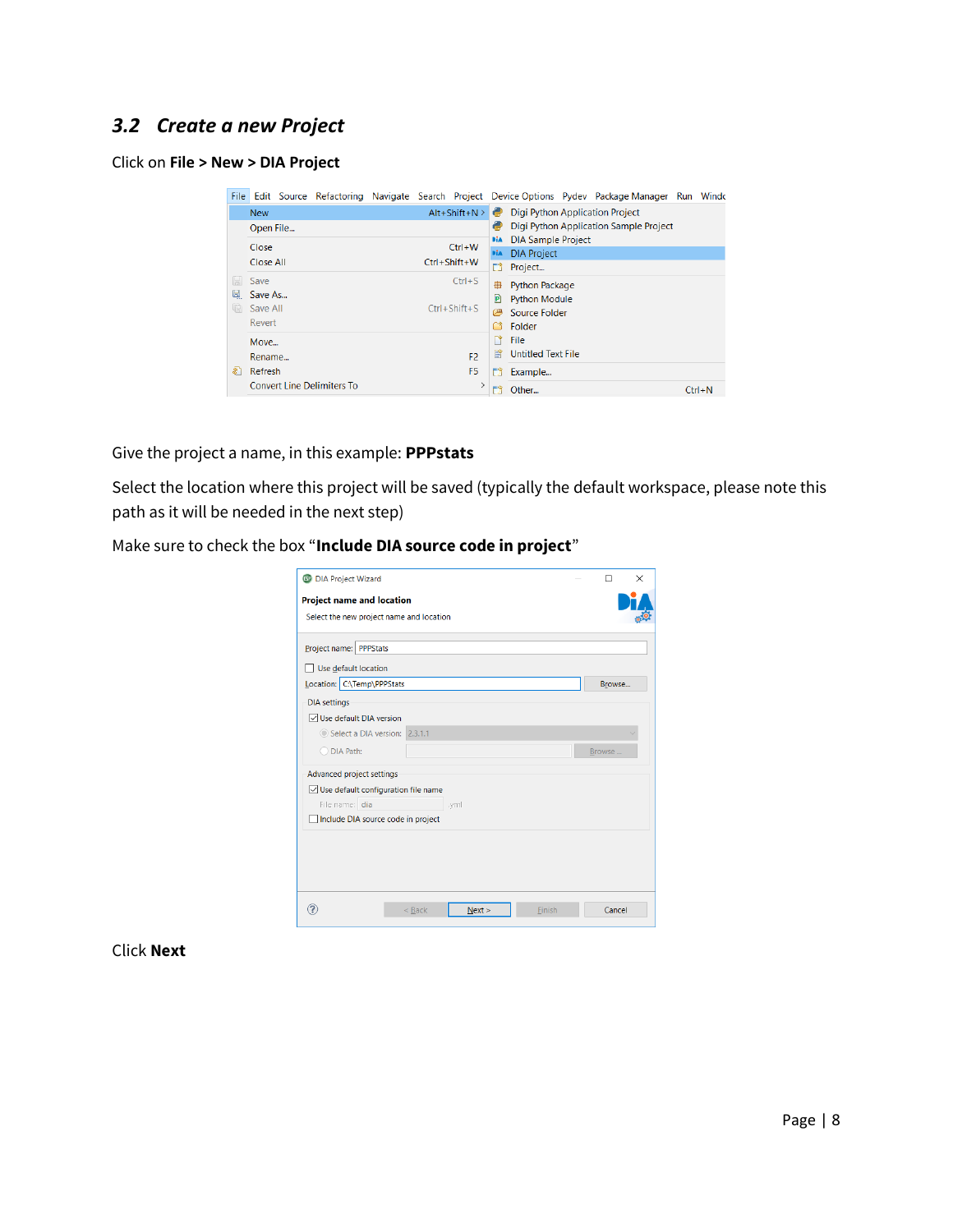### In the next screen, select "**Use Current Remote Device**"

| <b>BF</b> DIA Project Wizard                  |          |        |        | п | $\times$ |
|-----------------------------------------------|----------|--------|--------|---|----------|
| <b>Remote Device selection</b>                |          |        |        |   |          |
| Select the Remote Device for your DIA project |          |        |        |   |          |
| <b>Remote Device</b>                          |          |        |        |   |          |
| O Use Current Remote Device                   |          |        |        |   |          |
| ◯ Select Specific Remote Device               |          |        |        |   |          |
|                                               |          |        |        |   |          |
| <b>Remote Device name: WR21</b>               |          |        |        |   | New      |
|                                               |          |        |        |   |          |
|                                               | $<$ Back | Next > | Finish |   | Cancel   |

Click **Finish**

| <b>Firmware Information</b> |                                                                   |         |  |
|-----------------------------|-------------------------------------------------------------------|---------|--|
| Version:                    | 5.2.17.12 (Mar 8 2017 13:55:28)                                   |         |  |
| <b>Python Version: 2.6</b>  |                                                                   |         |  |
| Debug Support: No           |                                                                   |         |  |
| <b>DIA Support:</b>         | Yes                                                               |         |  |
| Min. DIA Version: 2.2.0     |                                                                   |         |  |
| Python settings             | Click "Refresh" button to attempt to reload firmware information. | Refresh |  |
|                             | Override detected Python Interpreter                              |         |  |
|                             |                                                                   |         |  |
|                             |                                                                   |         |  |
| Interpreter: Python 2.6.1   | Click here to configure an interpreter not listed.                |         |  |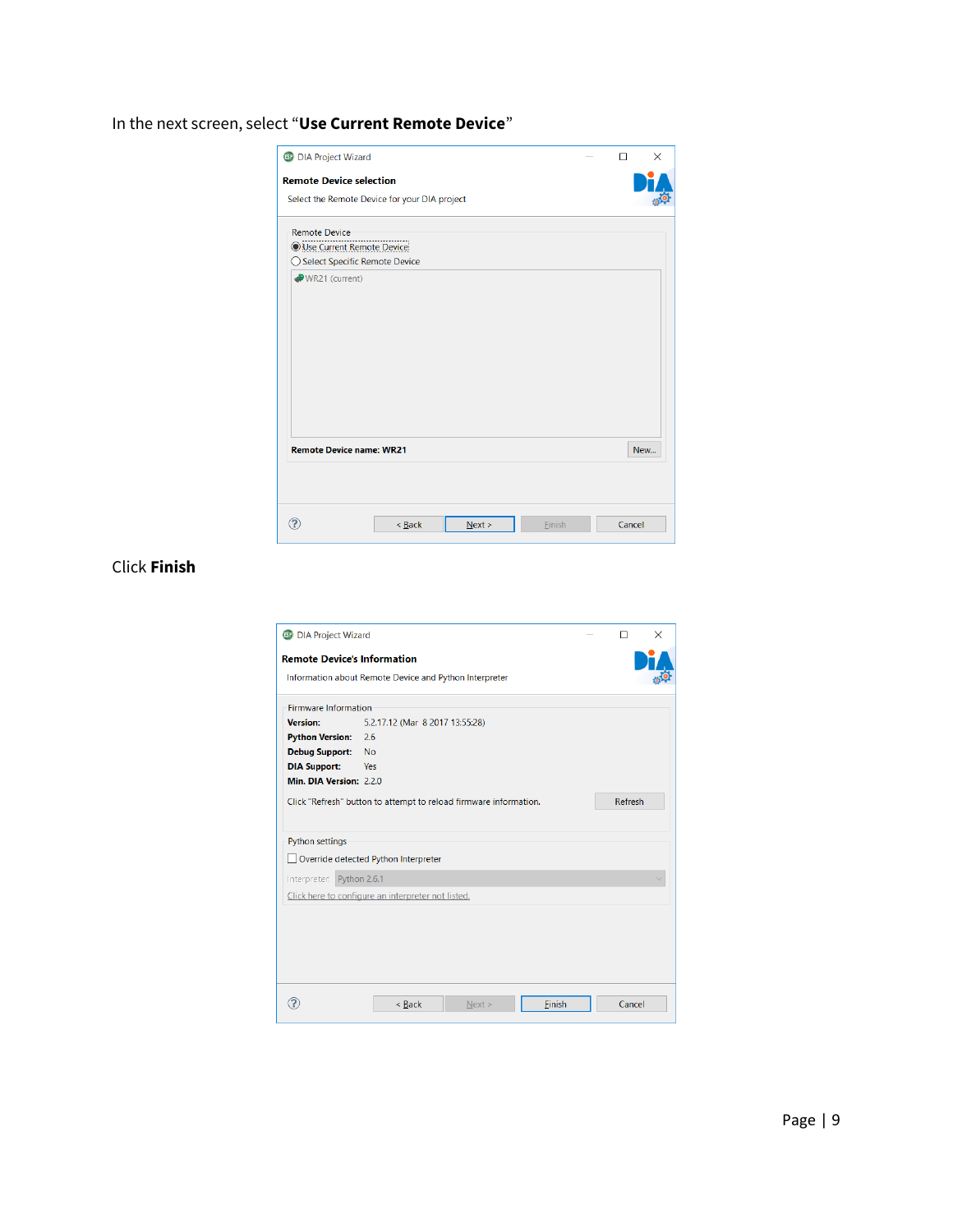## <span id="page-9-0"></span>*3.3 Download and Copy the PPP Stats device*

#### Please note: **Make sure to close Digi ESP for Python before proceeding below.**

Download the following python file (or copy the content shown below) and paste it into the "devices" folder on the previously created project. In this example: **C:\Temp\PPPstats\src\devices\**

| $\checkmark$<br>ш<br>$\overline{\mathbf{v}}$ | C:\Users\abeaumes\workspace\PPPstats\src\devices |                                       |                    |              |              | $\Box$                                          | $\times$ |
|----------------------------------------------|--------------------------------------------------|---------------------------------------|--------------------|--------------|--------------|-------------------------------------------------|----------|
| Share<br>File<br>Home                        | View                                             |                                       |                    |              |              |                                                 | $\vee$ 0 |
| 个<br>$\leftarrow$<br>$\checkmark$            | C:\Temp\PPPstats\src\devices                     |                                       |                    |              |              | Search devices<br>$\checkmark$<br>$\rightarrow$ | مر       |
| <b>Cuick access</b>                          | $\overline{\wedge}$<br>Name<br>$= 10085$         | Date modified<br>U/ I/ZU I/ DATO FIVE | Type<br>THE TURBER | Size         | $\land$      |                                                 |          |
| <b>A</b> OneDrive                            | $\blacksquare$ vendors                           | 6/1/2017 3:48 PM                      | File folder        |              |              |                                                 |          |
|                                              | I xbee                                           | 6/1/2017 3:48 PM                      | File folder        |              |              |                                                 |          |
| This PC                                      | $\mathbf{b}$<br>_init                            | 3/13/2015 4:39 PM                     | <b>PY File</b>     | 0 KB         |              |                                                 |          |
| Network                                      | Malarm_clock_device                              | 3/13/2015 4:39 PM                     | <b>PY File</b>     | 9 KB         |              |                                                 |          |
|                                              | ccwi9p9215_gpio                                  | 3/13/2015 4:39 PM                     | <b>PY File</b>     | <b>19 KB</b> |              |                                                 |          |
|                                              | <b>M</b> csv_device                              | 3/13/2015 4:39 PM                     | <b>PY File</b>     | 9 KB         |              |                                                 |          |
|                                              | device base                                      | 3/13/2015 4:39 PM                     | <b>PY File</b>     | <b>13 KB</b> |              |                                                 |          |
|                                              | device_driver_manager                            | 3/13/2015 4:39 PM                     | PY File            | 4 KB         |              |                                                 |          |
|                                              | edp_upload                                       | 3/13/2015 4:39 PM                     | <b>PY File</b>     | 44 KB        |              |                                                 |          |
|                                              | hello world device                               | 3/13/2015 4:39 PM                     | PY File            | 7 KB         |              |                                                 |          |
|                                              | and info_device                                  | 3/13/2015 4:39 PM                     | <b>PY File</b>     | <b>13 KB</b> |              | Select a file to preview.                       |          |
|                                              | <b>M</b> led_control                             | 3/13/2015 4:39 PM                     | <b>PY File</b>     | <b>11 KB</b> |              |                                                 |          |
|                                              | $P$ local io                                     | 3/13/2015 4:39 PM                     | PY File            | <b>11 KB</b> |              |                                                 |          |
|                                              | P ppp_stats                                      | 6/1/2017 3:49 PM                      | <b>PY File</b>     | 5 KB         |              |                                                 |          |
|                                              | pulse_device                                     | 3/13/2015 4:39 PM                     | PY File            | <b>10 KB</b> |              |                                                 |          |
|                                              | $\mathbb{R}$<br>settings_device                  | 3/13/2015 4:39 PM                     | PY File            | <b>10 KB</b> |              |                                                 |          |
|                                              | <b>P</b> system device                           | 3/13/2015 4:39 PM                     | PY File            | 8 KB         |              |                                                 |          |
|                                              | <b>M</b> telemetry1                              | 3/13/2015 4:39 PM                     | PY File            | <b>10 KB</b> |              |                                                 |          |
|                                              | telemetry2                                       | 3/13/2015 4:39 PM                     | <b>PY File</b>     | <b>12 KB</b> |              |                                                 |          |
|                                              | template_device                                  | 3/13/2015 4:39 PM                     | <b>PY File</b>     | 7 KB         |              |                                                 |          |
|                                              | transforms_device                                | 3/13/2015 4:39 PM                     | <b>PY File</b>     | <b>10 KB</b> |              |                                                 |          |
|                                              | transport_fleet                                  | 3/13/2015 4:39 PM                     | <b>PY File</b>     | <b>13 KB</b> |              |                                                 |          |
|                                              | transport_gps                                    | 3/13/2015 4:39 PM                     | <b>PY File</b>     | 6 KB         | $\checkmark$ |                                                 |          |
| 27 items                                     |                                                  |                                       |                    |              |              |                                                 | 建国       |

#### [http://ftp1.digi.com/support/documentation/ppp\\_stats.zip](http://ftp1.digi.com/support/documentation/ppp_stats.zip)

Content of the python file below to create it manually:

```
############################################################################
# #
# Copyright (c)2008, 2009, Digi International (Digi). All Rights Reserved. #
# #
# Permission to use, copy, modify, and distribute this software and its #
# documentation, without fee and without a signed licensing agreement, is #
# hereby granted, provided that the software is used on Digi products only #
# and that the software contain this copyright notice, and the following #
# two paragraphs appear in all copies, modifications, and distributions as #
# well. Contact Product Management, Digi International, Inc., 11001 Bren #
# Road East, Minnetonka, MN, +1 952-912-3444, for commercial licensing #
# opportunities for non-Digi products. #
# #
# DIGI SPECIFICALLY DISCLAIMS ANY WARRANTIES, INCLUDING, BUT NOT LIMITED #
# TO, THE IMPLIED WARRANTIES OF MERCHANTABILITY AND FITNESS FOR A #
# PARTICULAR PURPOSE. THE SOFTWARE AND ACCOMPANYING DOCUMENTATION, IF ANY, #
# PROVIDED HEREUNDER IS PROVIDED "AS IS" AND WITHOUT WARRANTY OF ANY KIND. #
# DIGI HAS NO OBLIGATION TO PROVIDE MAINTENANCE, SUPPORT, UPDATES, #
# ENHANCEMENTS, OR MODIFICATIONS. #
# #
# IN NO EVENT SHALL DIGI BE LIABLE TO ANY PARTY FOR DIRECT, INDIRECT, #
# SPECIAL, INCIDENTAL, OR CONSEQUENTIAL DAMAGES, INCLUDING LOST PROFITS, #
# ARISING OUT OF THE USE OF THIS SOFTWARE AND ITS DOCUMENTATION, EVEN IF #
```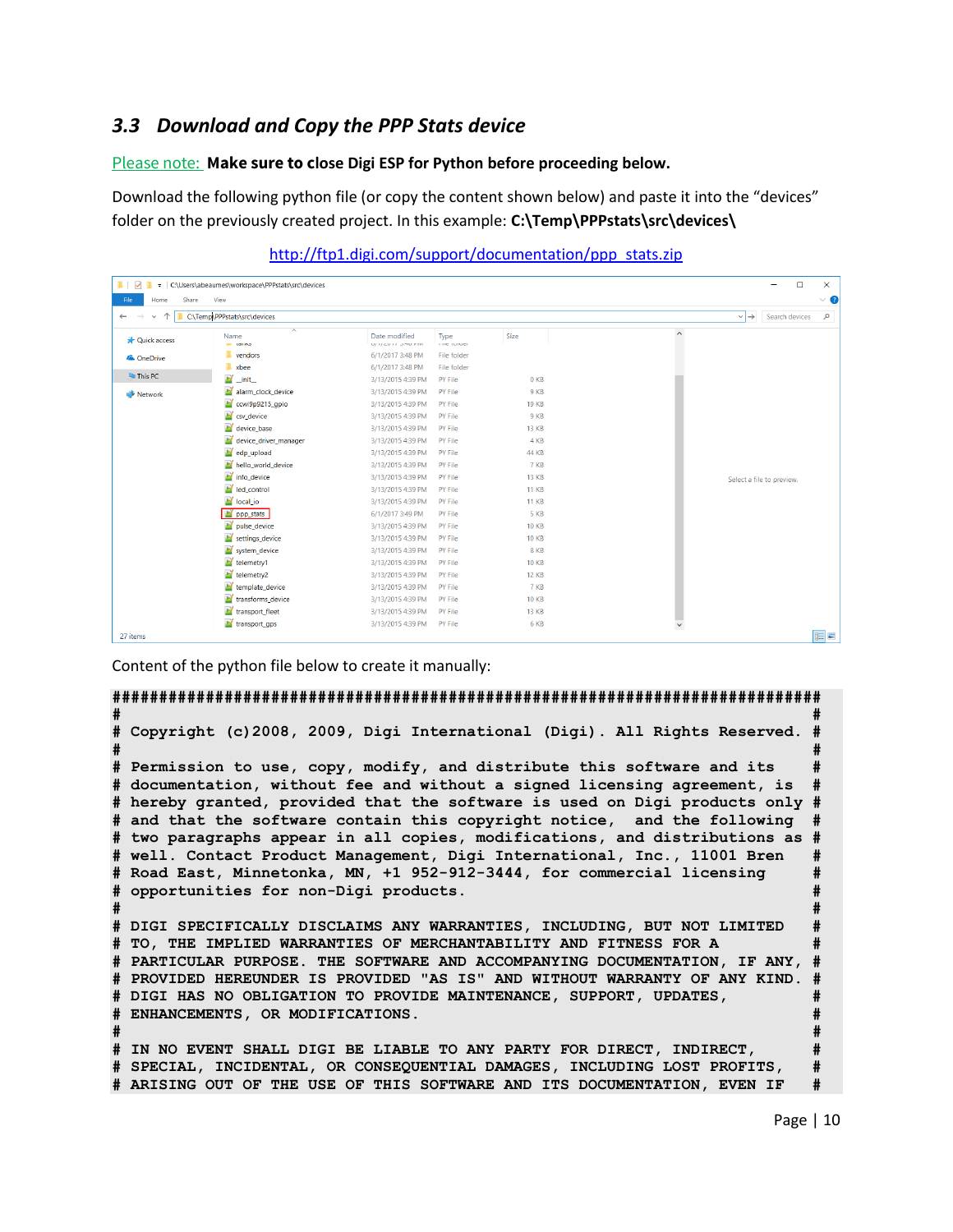**# DIGI HAS BEEN ADVISED OF THE POSSIBILITY OF SUCH DAMAGES. # # # ############################################################################ # imports from devices.device\_base import DeviceBase from settings.settings\_base import SettingsBase, Setting from channels.channel\_source\_device\_property import \* from common.shutdown import SHUTDOWN\_WAIT import threading import time import sarcli # constants # exception classes # interface functions # classes class PPPStatsDevice(DeviceBase, threading.Thread):** *<u>""</u>*  **This class extends one of our base classes and is intended as an example of a concrete, example implementation, but it is not itself meant to be included as part of our developer API. Please consult the base class documentation for the API and the source code for this file for an example implementation. """ def \_\_init\_\_(self, name, core\_services): self.\_\_name = name self.\_\_core = core\_services ## Settings Table Definition: settings\_list = [ Setting( name='update\_rate', type=float, required=False, default\_value=1.0, verify** function=lambda  $x: x > 0.0$ ,  **] ## Channel Properties Definition: property\_list = [ # gettable properties ChannelSourceDeviceProperty(name="pppdata", type=str, initial=Sample(timestamp=0, value=""), perms\_mask=DPROP\_PERM\_GET, options=DPROP\_OPT\_AUTOTIMESTAMP,), ] ## Initialize the DeviceBase interface:** DeviceBase. init (self, self. name, self. core,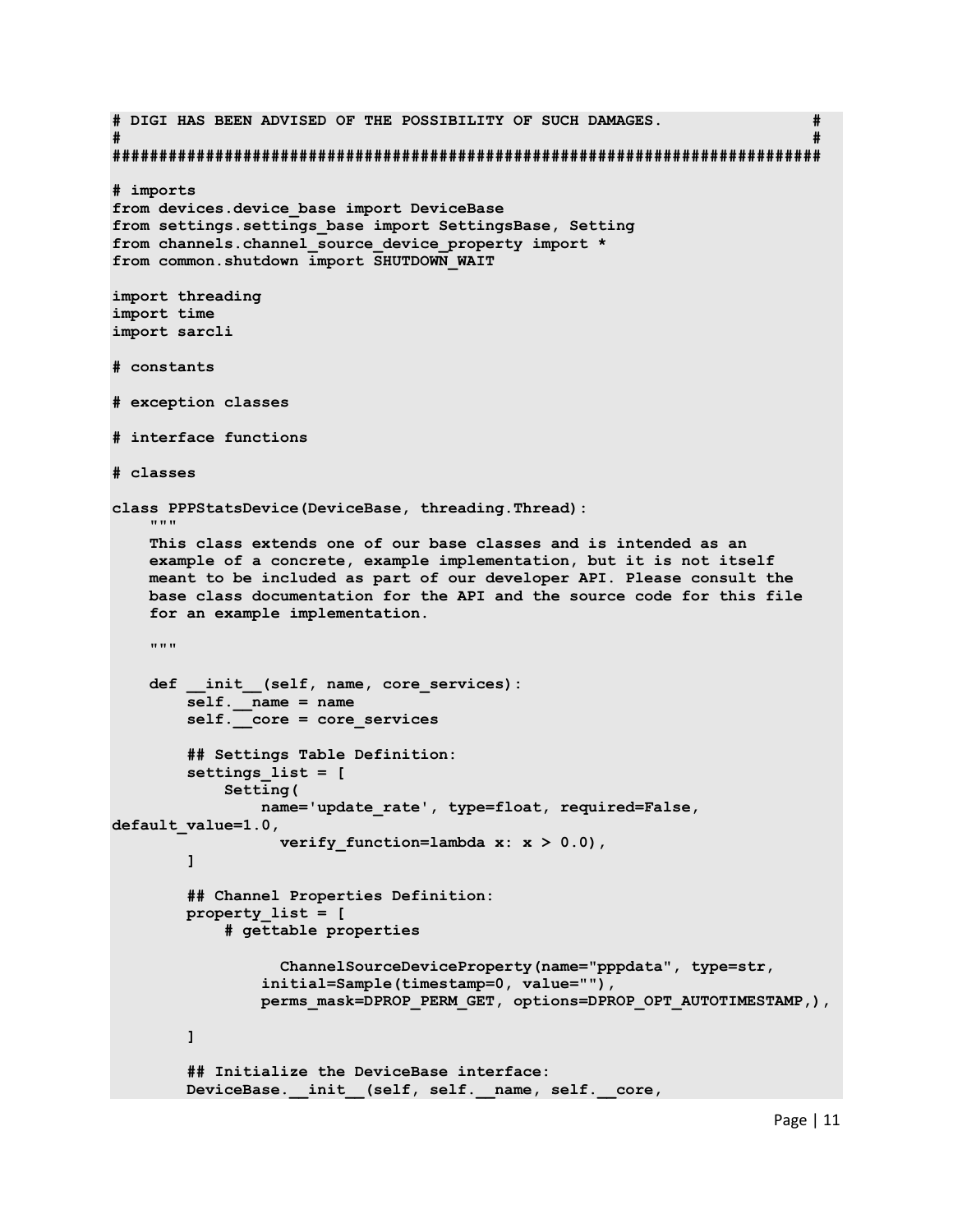```
 ## Thread initialization:
         self.__stopevent = threading.Event()
         threading.Thread.__init__(self, name=name)
         threading.Thread.setDaemon(self, True)
     ## Functions which must be implemented to conform to the DeviceBase
     ## interface:
     def start(self):
         threading.Thread.start(self)
         return True
     def stop(self):
         self.__stopevent.set()
         self.join(SHUTDOWN_WAIT)
         if self.isAlive():
             raise RuntimeError("Could not stop %s" % self.__name)
         return True
     ## Locally defined functions: 
     # Property callback functions:
     # Threading related functions:
     def run(self):
         while 1:
             if self.__stopevent.isSet():
                self. stopevent.clear()
                 break
             # increment counter property:
             pppStats = getpppStats()
             self.property_set("pppdata", Sample(0,pppStats))
             time.sleep(SettingsBase.get_setting(self,"update_rate"))
# internal functions & classes
def getpppStats():
     cli = sarcli.open()
     cli.write("at\mibs=ppp.1.dlim.totdata")
     ppp1totalstr = cli.read()
     beginningofppp1total = ppp1totalstr.find(".totdata = ")
     endofppp1total = ppp1totalstr.find("\n", (beginningofppp1total))
     ppp1total = ppp1totalstr[(beginningofppp1total+11):(endofppp1total-1)]
     cli.close()
     return ppp1total
```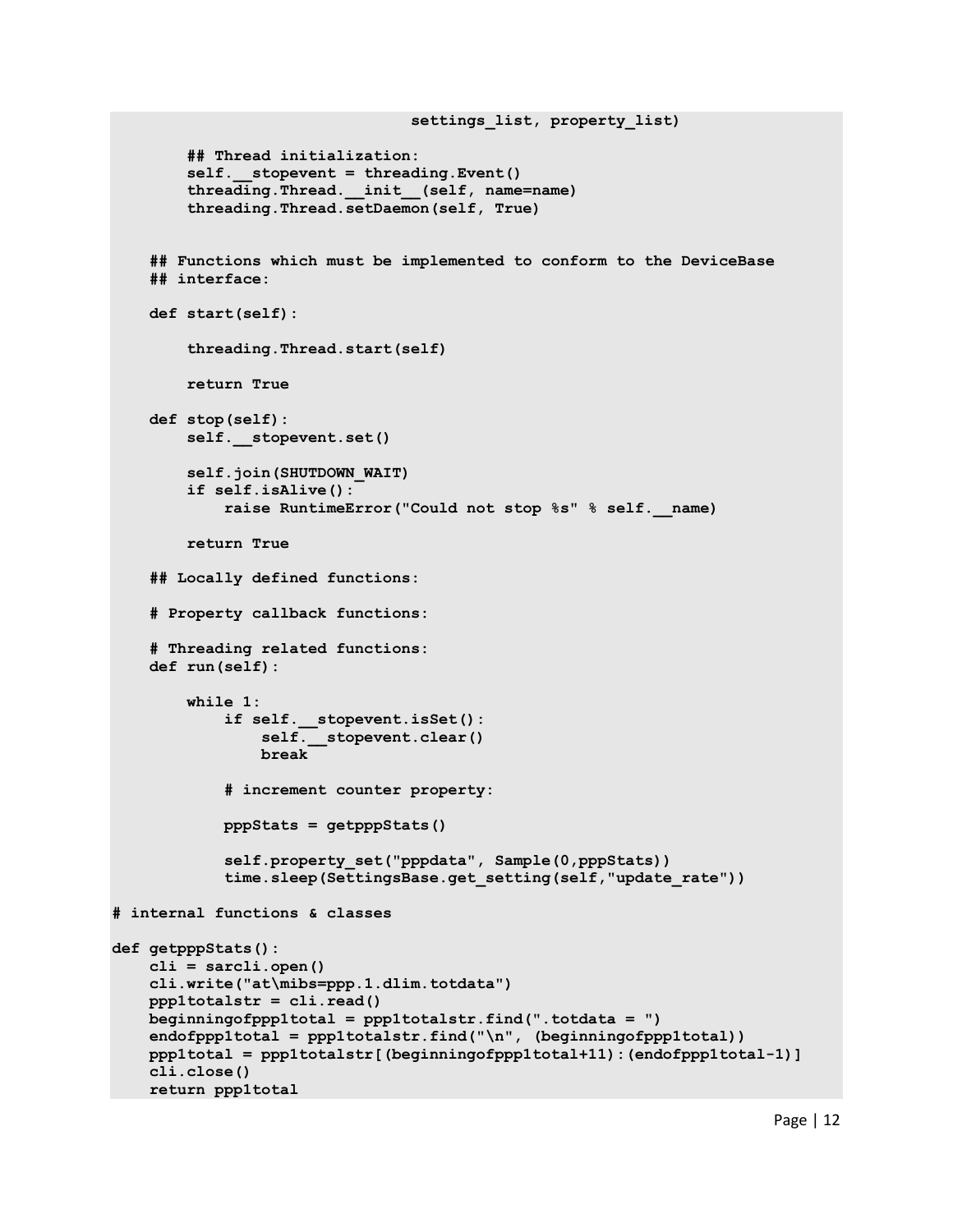Re-Open Digi ESP for Python

## <span id="page-12-0"></span>**4 CONFIGURE DIGI ESP PROJECT**

### <span id="page-12-1"></span>*4.1 Add the new PPP stats device in the project*

In the Smart Project Editor, click on the **Xbee Device Manager** and **Delete** as this will not be needed.



By default, the copied device will not be available.

Now, click on **Source** to manually add the PPP stats device.

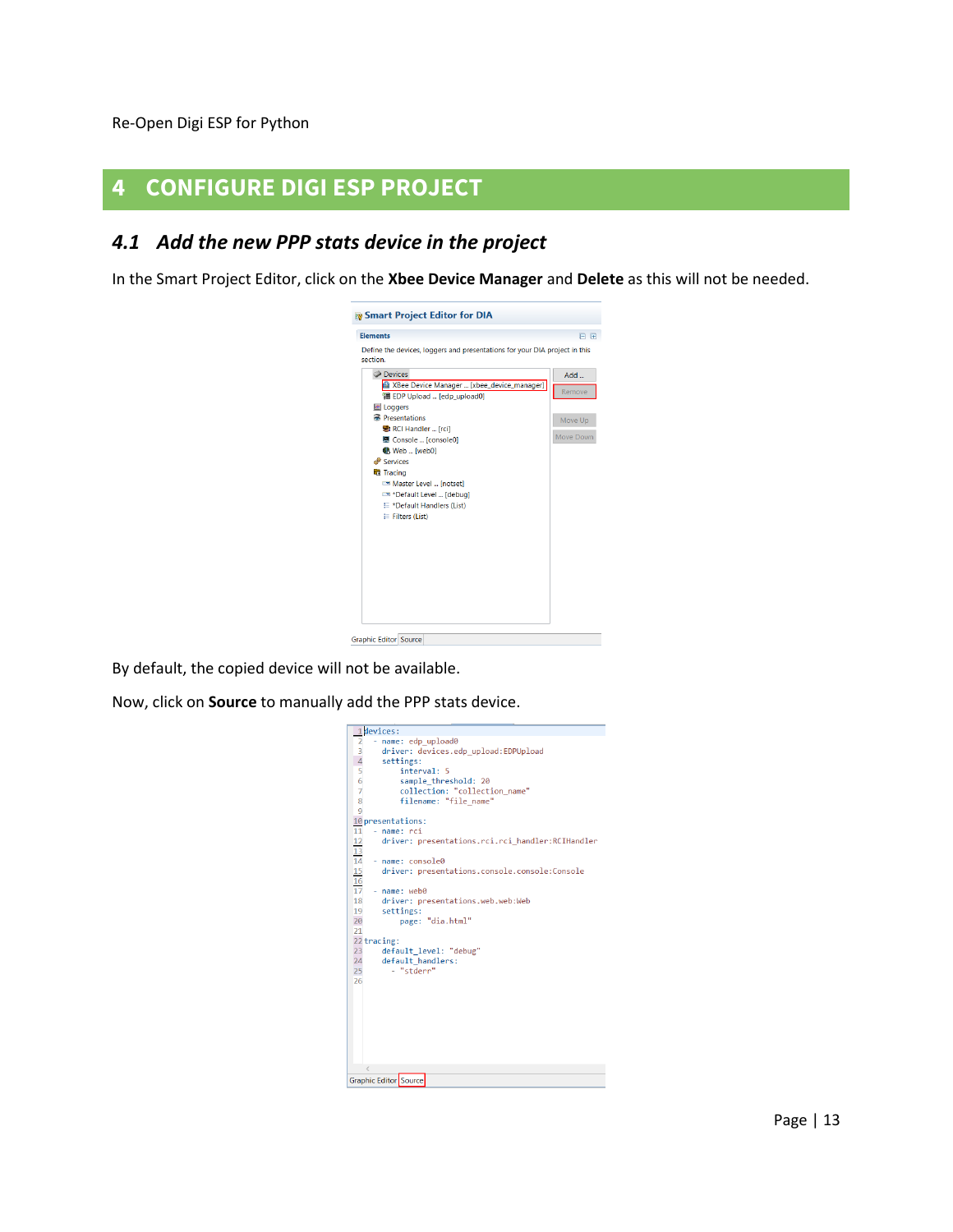In the "**devices:"** section, add the following:

```
 - name: pppstats
   driver: devices.ppp_stats:PPPStatsDevice
   settings: 
       update_rate: 60.0
```
Make sure to keep the same indenting.

| iv dia.yml 8 P ppp_stats                               | $=$ $\Box$    |
|--------------------------------------------------------|---------------|
| 1devices:                                              | $\wedge$      |
| - name: edp upload0<br>2                               |               |
| driver: devices.edp_upload:EDPUpload<br>3              |               |
| settings:<br>Δ                                         |               |
| interval: 5<br>5                                       |               |
| sample threshold: 20<br>6                              |               |
| collection: "collection name"<br>7                     |               |
| filename: "file_name"<br>8                             |               |
| 9                                                      |               |
| 10<br>- name: pppstats                                 |               |
| 11<br>driver: devices.ppp stats:PPPStatsDevice         |               |
| 12<br>settings:                                        |               |
| 13<br>update rate: 60.0                                |               |
| 14                                                     |               |
| 15 presentations:                                      |               |
| - name: rci<br>16                                      |               |
| driver: presentations.rci.rci_handler:RCIHandler<br>17 |               |
| 18                                                     |               |
| 19<br>- name: console0                                 |               |
| driver: presentations.console.console:Console<br>20    |               |
| 21                                                     |               |
| 22<br>- name: web0                                     |               |
| 23<br>driver: presentations.web.web:Web                |               |
| 24<br>settings:                                        |               |
| 25<br>page: "dia.html"                                 |               |
| 26                                                     |               |
| 27 tracing:                                            |               |
| default level: "debug"<br>28                           |               |
| default handlers:<br>29                                |               |
| - "stderr"<br>30                                       |               |
| 31                                                     |               |
|                                                        |               |
|                                                        |               |
| $\,<\,$                                                | $\mathcal{P}$ |
|                                                        |               |
| <b>Graphic Editor Source</b>                           |               |

Switch back to the "**Graphic Editor"**. A device named "**PPPStatsDevice"** should now be shown under **"Devices**"

| <b>Elements</b>                                                                                                                                                                                                                                                                                                                                                                                                                                    | 日用                                    | <b>Properties</b>                                                                                                                                                                                                                                   |
|----------------------------------------------------------------------------------------------------------------------------------------------------------------------------------------------------------------------------------------------------------------------------------------------------------------------------------------------------------------------------------------------------------------------------------------------------|---------------------------------------|-----------------------------------------------------------------------------------------------------------------------------------------------------------------------------------------------------------------------------------------------------|
| Define the devices, loggers and presentations for your DIA project in this<br>section.<br><b>Devices</b><br>温 EDP Upload  [edp_upload0]<br><sup>2</sup> PPPStatsDevice  [pppstats]<br>Loggers<br><b>R</b> Presentations<br>● RCI Handler  [rci]<br>Console  [console0]<br>Web  [web0]<br><sup>2</sup> Services<br><b>Tracing</b><br>Master Level  [notset]<br>E *Default Level  [debug]<br><b>E *Default Handlers (List)</b><br>$E$ Filters (List) | Add<br>Remove<br>Move Up<br>Move Down | This category contains all the Elements configured in the YML file.<br>- To add a new one, click on "Add" button.<br>- To remove an existing one, click on "Remove" button.<br>- To change their order, click on "Move Up" and "Move Down" buttons. |
|                                                                                                                                                                                                                                                                                                                                                                                                                                                    |                                       |                                                                                                                                                                                                                                                     |

Please note: If Digi ESP shows an error message when switching back to the Graphic Editor, this is because the indenting has not been kept properly. Make sure to use only spaces and not tabs.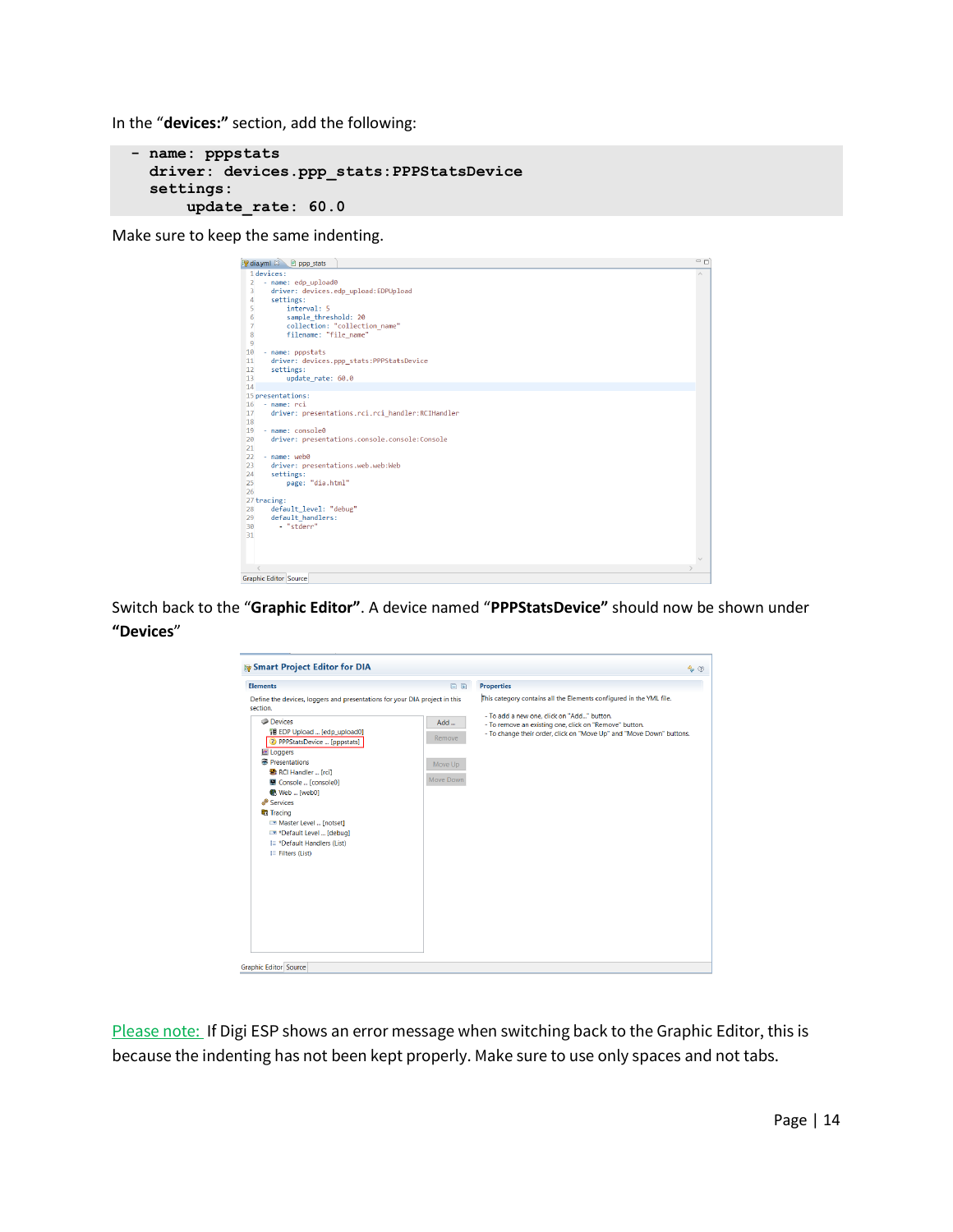# <span id="page-14-0"></span>**5 RUN DIA PROJECT ON THE TRANSPORT ROUTER**

#### Click on **Run > Run As > Remote DIA**

| Package Manager     | <b>Run</b>        | Window<br>Help                      |                  |  |  |
|---------------------|-------------------|-------------------------------------|------------------|--|--|
| 资<br>罗<br>G         | $\Rightarrow$     | <b>Set Next Statement</b>           | $Ctrl + Alt + R$ |  |  |
| <b>P</b> ppp_stats  | Q,                | Run                                 | $Ctrl + F11$     |  |  |
|                     |                   | Debug                               | F11              |  |  |
| roject Editor f     |                   | <b>Run History</b>                  |                  |  |  |
|                     |                   | <b>Run As</b>                       |                  |  |  |
|                     |                   | Run Configurations                  |                  |  |  |
| evices, loggers and |                   | <b>Debug History</b>                | ⋋                |  |  |
|                     |                   | Debug As                            |                  |  |  |
| es                  |                   | Debug Configurations                |                  |  |  |
| P Upload  [edp_up   |                   |                                     |                  |  |  |
| StatsDevice  [ppr   | $P_{\frac{0}{2}}$ | Manage Python Exception Breakpoints |                  |  |  |
| *update rate  [60.0 | Q                 | Disable Step into properties        |                  |  |  |

The left panel will show a progress bar

| <b>B</b> Progress &                     |  |
|-----------------------------------------|--|
| <b>Launching PPPstats</b>               |  |
| H<br>Launching: Waiting for reboot (33) |  |
|                                         |  |
|                                         |  |
|                                         |  |
|                                         |  |
|                                         |  |
|                                         |  |
|                                         |  |
|                                         |  |

Once the router has rebooted, the following will be displayed:

| <b>P</b> ppp_stats<br>tw dia.yml                                     | TransPort WR21 (SN: 337986) Configuration and Management & | $= 1$                               | $\overline{\phantom{m}}$<br>Progress PPPstats Console PPPstats CLI 23                                  |
|----------------------------------------------------------------------|------------------------------------------------------------|-------------------------------------|--------------------------------------------------------------------------------------------------------|
| http://192.168.1.22/login.asp<br>$\mathbb{R}^3$<br>$\Leftrightarrow$ |                                                            | $\rightarrow$<br>b.<br>$\checkmark$ | Telnet: (192.168.1.22:4146 - CONNECTED)                                                                |
| U.D                                                                  | TRANSPORT WR21 (SN: 337986) CONFIGURATION AND MANAGEMENT   |                                     | NB. JE 24 h 8   9 - 2 - X<br>Welcome to the Device Integration Application C A<br>LI.<br>$\Rightarrow$ |
|                                                                      | Login<br>Username:<br>Password:<br>LOG IN                  |                                     |                                                                                                        |
|                                                                      | Copyright © Digi International Inc. All rights reserved.   | <b>WEBSERVER</b>                    |                                                                                                        |
| Console & Problems E Properties & Tasks & Terminal                   |                                                            | <b>Balde-B-</b>                     |                                                                                                        |
| Digi Python-Build                                                    |                                                            |                                     |                                                                                                        |
| Build process finished successfully!                                 |                                                            | $\wedge$                            |                                                                                                        |
| 2017-06-21 11:14:56 -- 1.794 seconds elapsed.                        |                                                            | $\checkmark$                        |                                                                                                        |
| $\langle$                                                            |                                                            |                                     |                                                                                                        |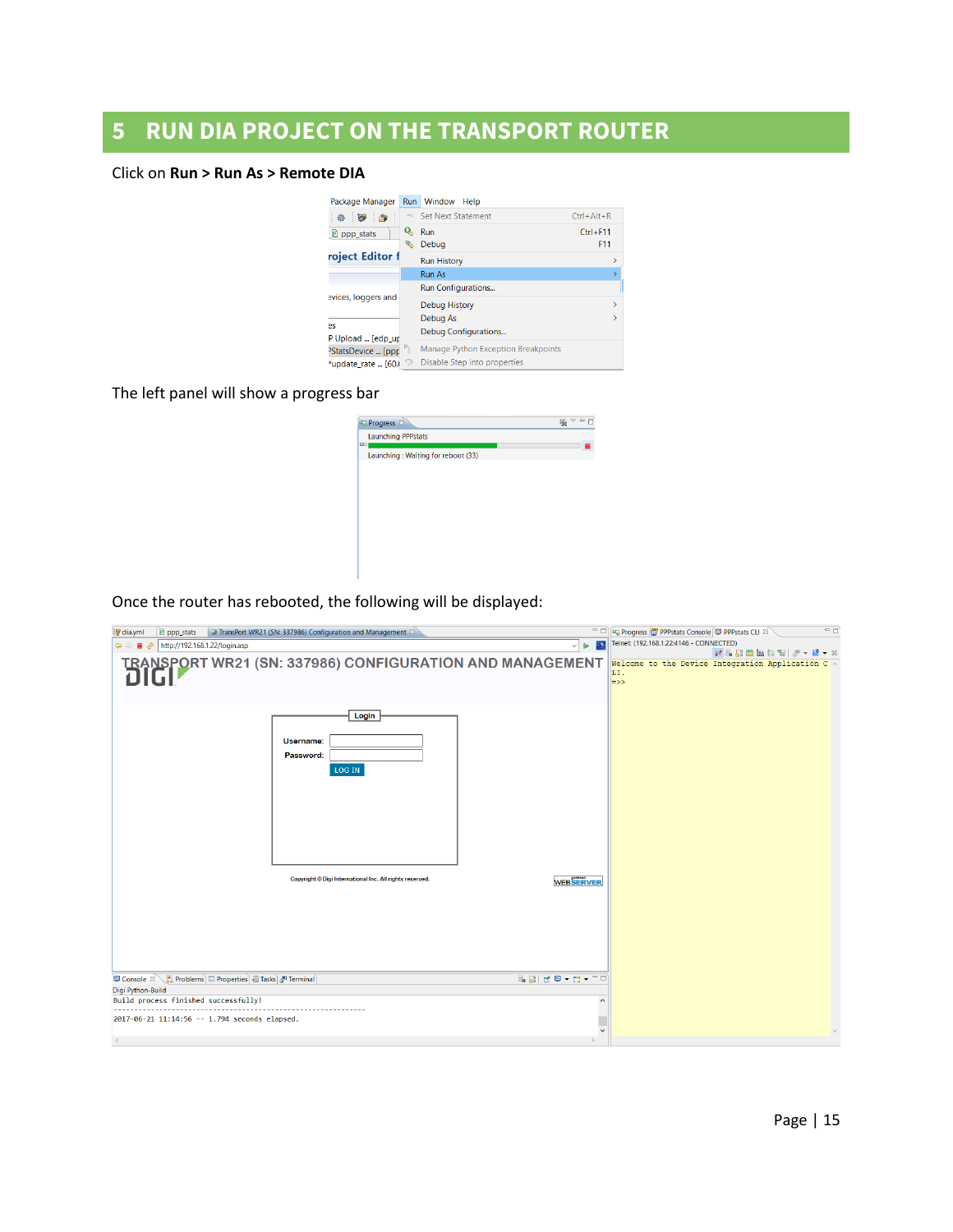In the URL bar on the center page, change the url to point to:

#### **/idigi\_dia.html**

In this example, [http://192.168.1.22/idigi\\_dia.html](http://192.168.1.22/idigi_dia.html)

This will show the DIA Web presentation which is a simple web page showing the ppp stats value.

The Right panel shows a Telnet Command Line interface allowing the user to see the CLI output of the same information shown on the web page. This is done by issuing a "**channel\_dump**" command:

```
Welcome to the Device Integration Application CLI.
=>> channel_dump
Device instance: edp_upload0 
   Channel Value 
Unit Timestamp 
      ------------------------ ------------------
-------- -------------------
   upload_samples (N/A) 
   upload_snapshot (N/A) 
Device instance: pppstats 
   Channel Value 
Unit Timestamp 
    ------------------------ ------------------
  -------- -------------------
   pppdata 0 
    2017-06-21 09:20:40
=>>
```
Please note: For the value to increase and new data to be uploaded, the router must have a SIM card inserted and be configured to establish a cellular connection.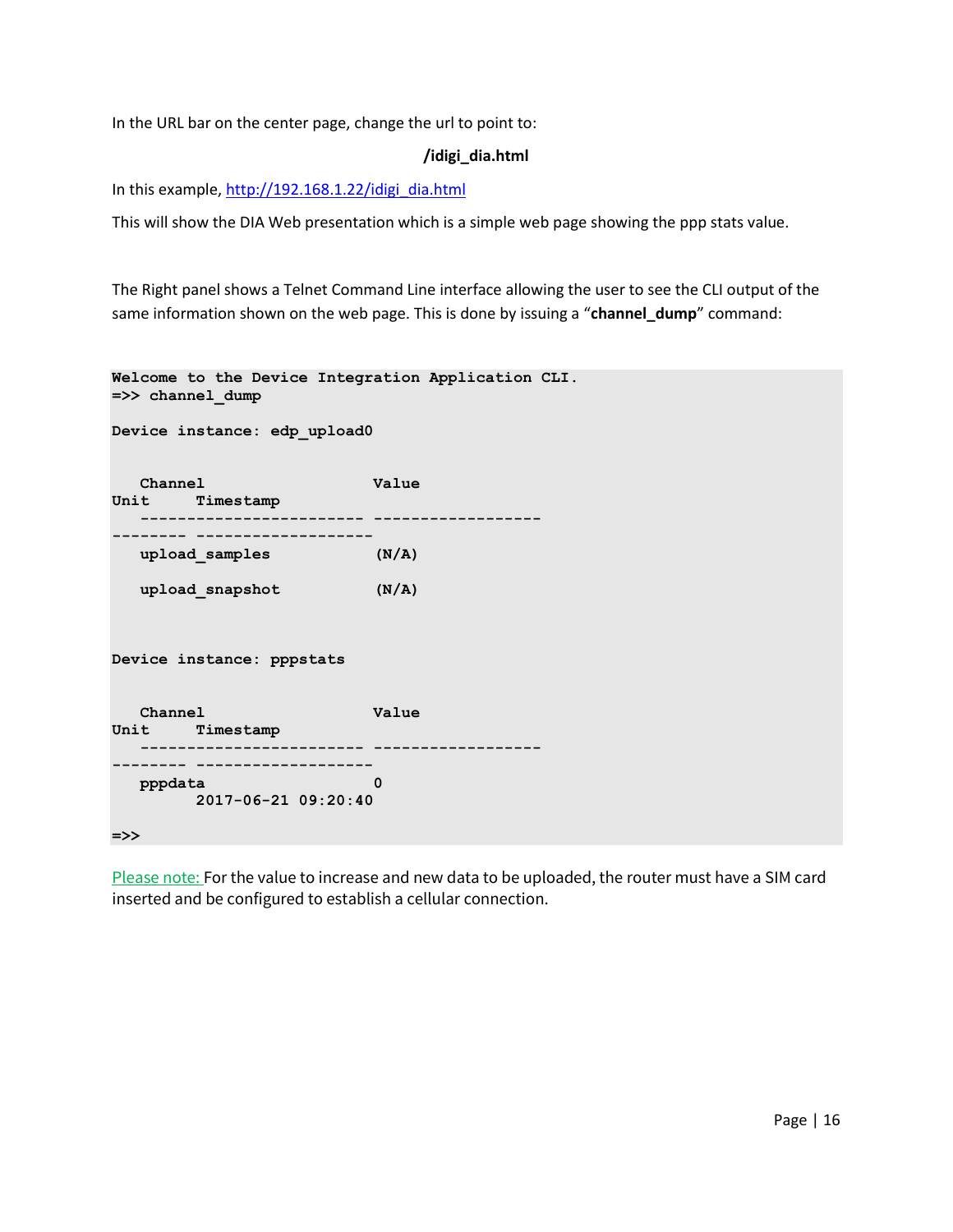The **PPPstats Console** is a debugging console showing the python's script activity. Every 60sec (default value) it will show a message that data has been uploaded to Remote Manager:

```
DEBUG:edp_upload0:Output List (1): {'pppstats.p
ppdata': (<type 'str'>, [<Sample: 0 at 2017-06-
21T09:23:40Z>])}
DEBUG:edp_upload0:<?xml version="1.0"?><idigi_d
ata compact="True" version="1.1"><sample name="
pppstats.pppdata" value="0" unit="" type="str" 
timestamp="2017-06-21T09:23:40Z" />
</idigi_data>
DEBUG:edp_upload0:Starting upload to Device Clo
ud
DEBUG:edp_upload0:Attempting to upload file_nam
e19.xml to Device Cloud
DEBUG:edp_upload0:Successfully uploaded file_na
me19.xml to Device Cloud
```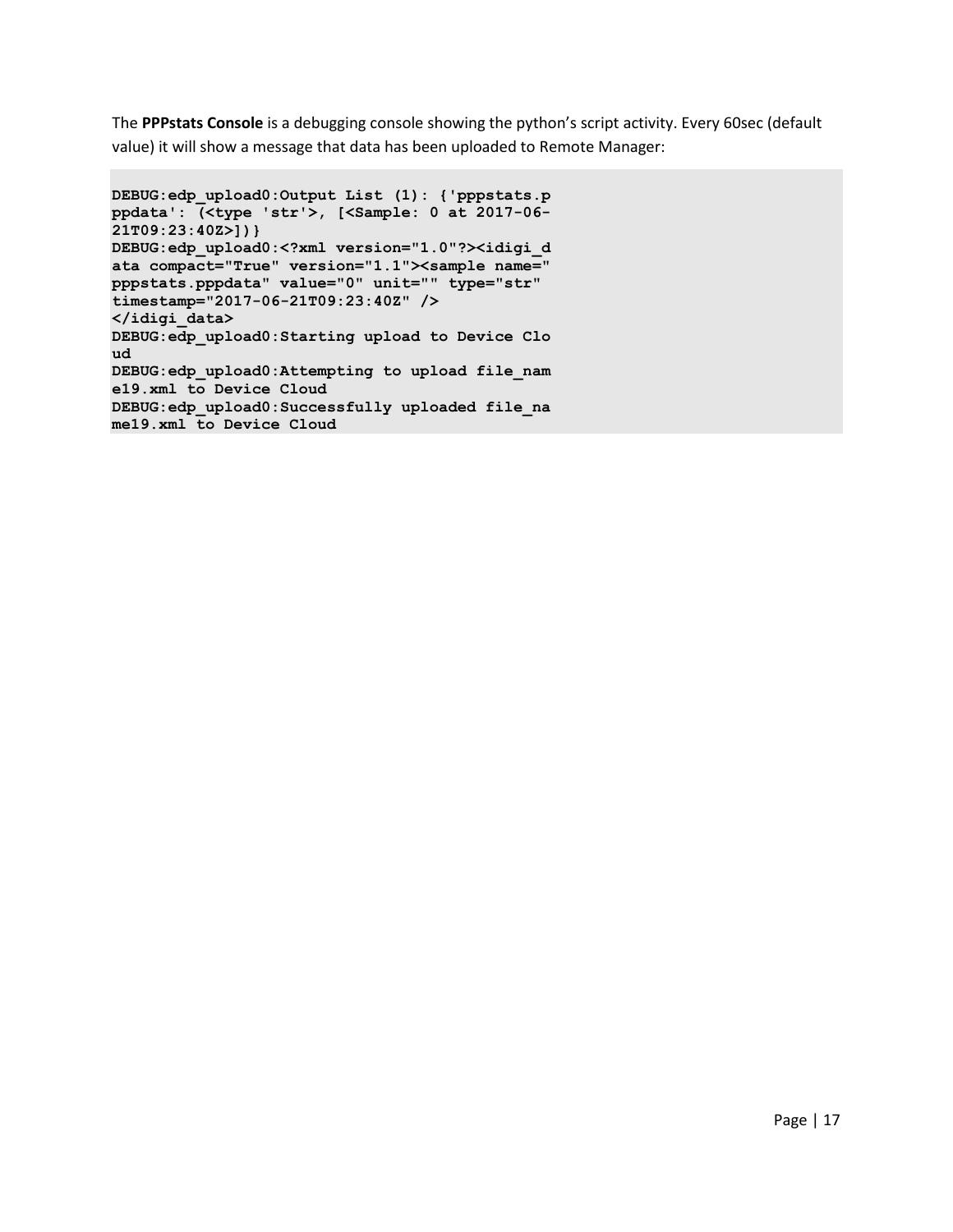# <span id="page-17-0"></span>**6 VERIFY DATA STREAMS ON REMOTE MANAGER**

Login to:<https://remotemanager.digi.com/login.do> using the credentials from the created account.

Navigate to **Data Services > Data Streams**

#### Data Streams starting with "**dia**" show be shown:

| <b>DIGI</b> REMOTE MANAGER<br>Dashboard                          | <b>Device Management</b> | Data Services | Security Admin Documentation |                      |           |                                  |
|------------------------------------------------------------------|--------------------------|---------------|------------------------------|----------------------|-----------|----------------------------------|
| <b>Data Files</b><br>Data Streams                                |                          |               |                              |                      |           |                                  |
| c<br>Preferences<br>Add                                          |                          |               | All Streams                  | $\checkmark$<br>2842 |           | $\mathsf{P}$<br>$\times$ $\star$ |
| Stream                                                           | Last Updated             | Current Value | Current Location             | Units                | Data Type | Description                      |
| dia/channel/00000000-00000000-00042DFF-FF0528-2/pppstats/pppdata | 06/21/17 01:07:44 PM     |               |                              |                      | LONG      |                                  |
| dia/channel/00000000-00000000-00042DFF-FF0528-2/gsmgps/pppdata   | 06/02/17 05:24:53 PM     | 1342          |                              |                      | LONG      |                                  |
|                                                                  |                          |               |                              |                      |           |                                  |

The "**current value**" field is the pppdata from the router sent by the python script.

Clicking on one of the stream also allows showing this in a charts format: